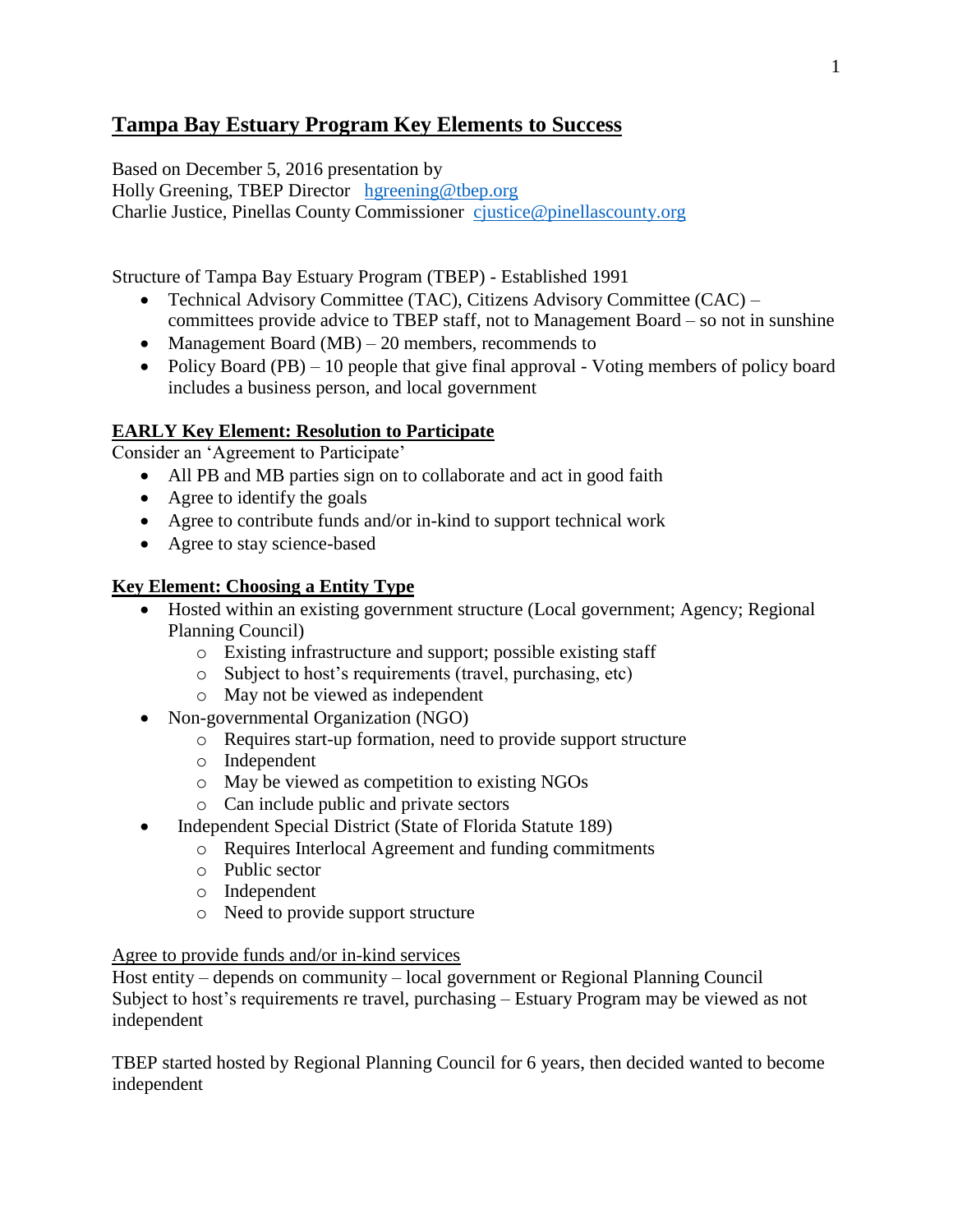### **Early Key elements:**

- Establish entity's functions
	- o Organize and facilitate
	- o Manage finances; grant applications
	- o Point of contact
	- o Manage technical contractors/projects
	- o Prepare annual assessments on progress
	- o Outreach and Education
	- o Report to stakeholders, agencies and the public
- Synthesize existing information and identify gaps
	- o Status and trends of important natural resources, water quality, pollution sources, other impacts
		- Technical and public documents
	- o Document and track ongoing projects and actions
	- o Identify and prioritize critical gaps in information or knowledge needed to make management decisions (2-day workshop)
- Adopt measurable goals
	- o Resource goals considered important by scientists, policymakers and the public
- Invite all to participate in a **collaborative process**
	- o Public sector
	- o Private sector- mining
	- o Regulatory agencies
	- o Agriculture (FL Dept. of Agriculture and Consumer Services)
	- o Electric utilities
	- o Environmental groups

e.g., Tampa Bay Nitrogen (N) Management Consortium

- 45 public/private partners, watershed approach
- 500 projects and actions.
- N load has decreased, even with population increase
- Nonpoint source is a focus for the program
- Still took 5 years after Advanced Wastewater Treatment started to show significant improvement

Tampa Bay Business Journal article – *Clean Water Means More Than You Think*

- 1/5 jobs in TBEP watershed depends on a healthy bay
- What is the added value of a healthy bay

*Key Elements in Tampa Bay's Collaborative Management Strategy*

- Target resources identified by both public and science as "worthy" indicators
- Community willing to work together towards common goals
- Science-based numeric goals and targets
- Multiple tools: Regulation; public/private collaborative actions; citizen actions
- Long-term monitoring
- Convener to track, facilitate, report progress